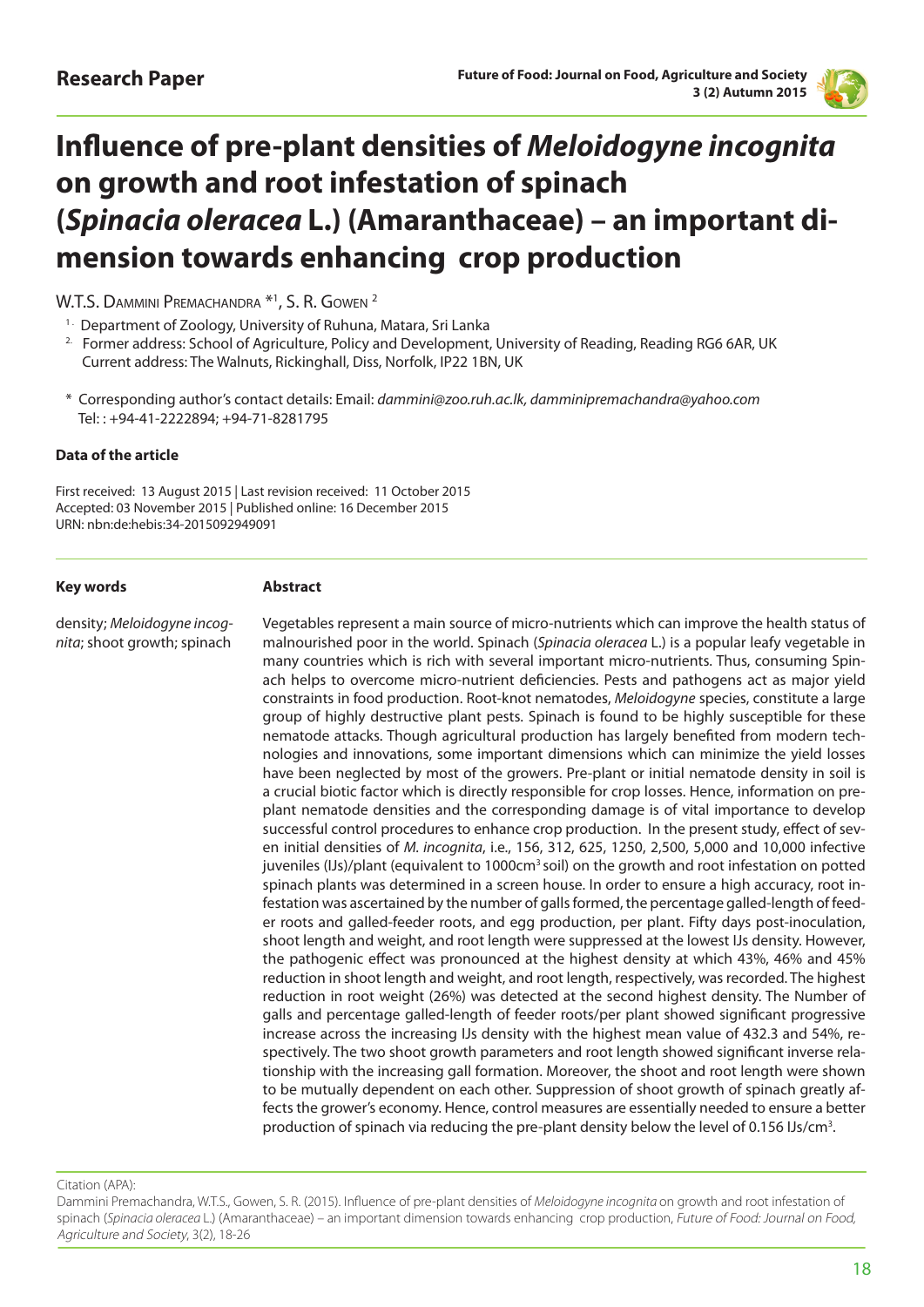Spinach (*Spinacia oleracea* L.) (Amaranthaceae) is considered as a nutritionally powerful food which is a good source of dietary potassium, magnesium and of iron as well as several vitamins. It is largely cultivated in the southern wet zone of Sri Lanka on a commercial scale as well as in back-yard gardens. It has been reported that root-knot nematodes, *Meloidogyne* spp. are one of the most common and damaging nematodes on spinach in several countries, limiting production (Potter & Olthof, 1993; Castillo & Jiménez-Díaz, 2003). *Meloidogyne* spp. is among the top major pathogens affecting the global agricultural industry (Sasser & Freckman, 1987; Eisenback & Triantaphyllou, 1991). They cause serious losses in vegetable cultivation, particularly in tropical and sub-tropical regions where environmental conditions favour their growth, survival and distribution. Sikora and Fernandez (2005) reported more than 30% of yield losses in highly susceptible vegetable crops. The life cycle of *Meloidogyne* nematodes constitutes six developmental stages, egg, four juvenile stages and the adult. Second-stage juveniles, hereafter named as infective juveniles (IJs), initiate infestation, via entering the root systems in soil. Once inside the root tissues, they establish permanent feeding sites called giant cells (Hussey & Grundler, 1998), leading to characteristic gall formation. As a result, water and nutrient uptake of the plants is disrupted which ultimately affect the growth and yield (Williamson & Hussey, 1996). However, infestation at the young stage is found to be lethal to host plants. Worldwide, four species, i.e., *Meloidogyne javanica* (Treub), *M. arenaria* (Nealare), *M. incognita* (Kofoid et White) and *M. hapla* (Chitwood) are of great agronomic importance and these species account for at least 90% of total damage caused by this nematode group (Castagnone-Sereno, 2002). *Meloidogyne* species*, M. incognita, M. javanica* and *M. arenaria* are commonly found in tropics, whereas *M. hapla* is more prevalent in temperate countries or at higher altitudes in warmer countries (Eisenback & Triantaphyllou, 1991). In Sri Lanka, altogether six *Meloidogyne* species has been recorded among which *M. incognita* Kofoid and White (Nematoda: Tylenchidae) is predominant, causing severe damage in vegetable cultivation (Ekanayake & Toida 1997; Ekanayake, 2001; Premachandra et al., 2011). It has been reported that *Meloidogyne* spp. are one of the

most common and damaging nematodes on spinach in several countries limiting production (Potter & Olthof, 1993; Castillo & Jiménez-Díaz, 2003). In Sri Lanka too, spinach is a highly susceptible crop for *Meloidogyne* nematodes, in particular, *M. incognita*  (Ekanayake et al., 1988; Premachandra et al., 2006).

Once *Meloidogyne* nematodes invade a crop field, their control is challenging because of their short generation time, high reproductive capacity and difficulties in identification due to the insidious nature. The damage caused by these nematodes depends on the root penetration of IJs and subsequent development and reproduction within the root tissues (Shahab & Sharma, 2011). Since IJs invade roots in soil, pre-plant density of IJs in soil is the most crucial factor determining the extent of damage (Patel et al., 1996; Khan et al., 2006; Greco & Di Vito 2009; Pang et al., 2009). Low to high densities of IJs in soil cause differential effects on host plants. Previous reports indicated that low IJs densities enhanced the growth and yield (Madamba et al., 1965; Olthof & Potter, 1972), caused serious damage (Barker & Olthof, 1976) and/or had zero effect (Madamba et al., 1965). However, some researchers stated that the growth of a plant is inversely proportional to the initial population density of *Meloidogyne* species (Kinloch, 1982) implying that high densities cause severe growth impairment, high yield reductions or sometimes death of the host plants (Griffin, 1981; Fortnum et al., 1991; Mekete, et al., 2003). However, a mere presence of IJs in soil does not cause crop damage and yield reductions as the IJs density does not reach minimal or threshold density (Schomarker & Been, 2006). It has been reported that the threshold density differs with nematodes species/strain, host plant species/cultivar and the environmental conditions (Barker & Olthof, 1976). When the nematode population exceeds the economic threshold, their control is a difficult task. Hence, information on effects of different initial densities of root-knot nematodes on the growth and infestation of economically important crops are vital to predict crop losses, establish damage thresholds and design effective nematode management programs (Ferris, 1978; Korayem, 2006). In addition, information on the response of plants to different pre-plant IJs provides powerful clues to develop nematode resistant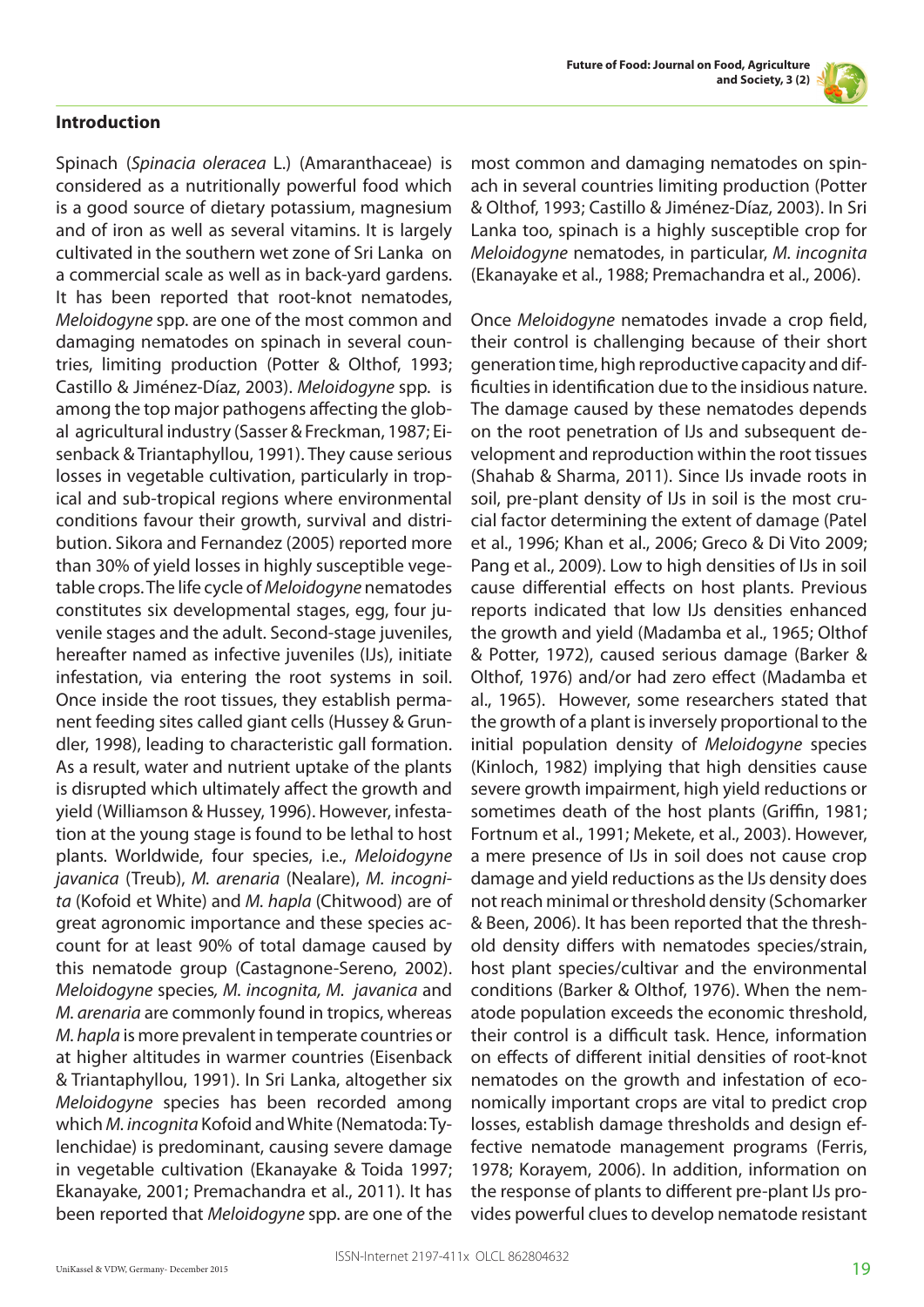



plants and thus serve as cornerstones in resistance breeding programs.

Despite its great importance, information on the degree of damage caused by *Meloidogyne* nematodes on spinach at different pre-plant nematode densities is lacking. This paper elucidates the effect of seven initial densities of IJs of *M. incognita* on the growth and severity of infestation on spinach with the aim of adopting successful management strategies to ensure better production.

#### **Materials and methods**

The trials were conducted in a screen house at the Department of Zoology, University of Ruhuna, Matara in southern Sri Lanka. *Meloidogyne incognita* cultures were maintained on spinach plants in outdoor plastic pots (84 cm diameter; 20 cm height) containing steam-sterilized soil (sand 85%, clay 1.28%, silt 11.3% and organic matter 2.8%). The initial inoculum was derived from a single egg mass of *M. incognita*, collected from field-grown spinach plants. Mature egg masses were obtained by teasing off the knotted roots of two month-old plants. Subsequently, the egg masses were set to hatch in glass cavity blocks containing sterile distilled water (SDW) at the ambient temperature,  $30^{\circ}$  C  $\pm$ 2. Inoculum was prepared by concentrating 24-72 h-old IJs using a mesh sieve with 25 μm pore size. The seeds of spinach cv. "Yodha" obtained from the Department of Agriculture, Matara, Sri Lanka) were sown in plastic pots (capacity 1000 cm<sup>3</sup>) containing 1000 cm<sup>3</sup> of steam- sterilized soil (sand 85%, clay 1.28%, silt 11.3% and organic matter 2.8%) and compost mixture (3:1). The pots were arranged in a completely randomised design with five replicates each on benches of the screen house. The seedlings were allowed to grow for four weeks. The temperature prevailed in the screen house during the study period ranged from 28-30º C. At four weeks post-germination, plants were inoculated with IJs at the densities of 156, 312, 625, 1250, 2500, 5000 and 10000 IJs per plant (i.e., per pot) in 15 ml SDW. The plants received only 15 SDW served as untreated controls. At fifty days post-inoculation, the plants were uprooted and the root system was washed gently with tap water to remove adhering soil. Subsequently, length and weight, of both shoots and roots, total number of feeder roots over galled-lateral roots, were recorded. In addition, number of galls and egg masses per root system was recorded. The number of egg-masses per root system was counted on stained roots with Phloxine B. Moreover, the length of all feeder roots and the galledlength of these roots were recorded per plant. After summing the total length and galled-length of the feeder roots separately, an overall percentage of galled-length feeder roots were calculated per plant. Effect on growth by *M. incognita* was evaluated based on the shoot and root length, and shoot and root weight while the damage severity was estimated using percentage infested feeder roots and galled-length of feeder roots and, total number of galls and egg masses, per plant.

#### *Statistical analysis*

After confirming the homogeneity of variance between the repeated trails using Brown and Forsythe's test (SAS institute, 1999), the data were combined for the further analysis. The data on shoot length and weight, and root length and weight, the number of galls and egg masses per root system were subjected to  $log_{10}$  transformation while percentage galled-length and infested feeder roots plant with arcsin square root transformed, prior to the analysis. The differences in shoot and root growth parameters between the non-inoculated and inoculated plants were compared using Dunnett's test (SAS institute, 1999). In addition, all the growth and infestation parameters with respect to different IJs densities were compared using one way ANOVA. When the analysis of variance yielded significant F values, means were compared using Tukey's range test. Linear regression analysis was performed to determine the relationship between the growth parameters and gall formation as well as shoot and root growth parameters (SAS institute, 1999). In all analysis, a 0.05 alpha level of significance was used.

## **Results**

At 50-day post-inoculation, shoot length and weight as well as root length of inoculated spinach plants were significantly lower (P<0.0001) than those of non-inoculated plants at all the inoculum levels tested (Table 1). However, a significant reduction (P<0.0001) in root weight was observed above 156 IJs/plant. Percentage reduction in all growth parameters of inoculated spinach plants increased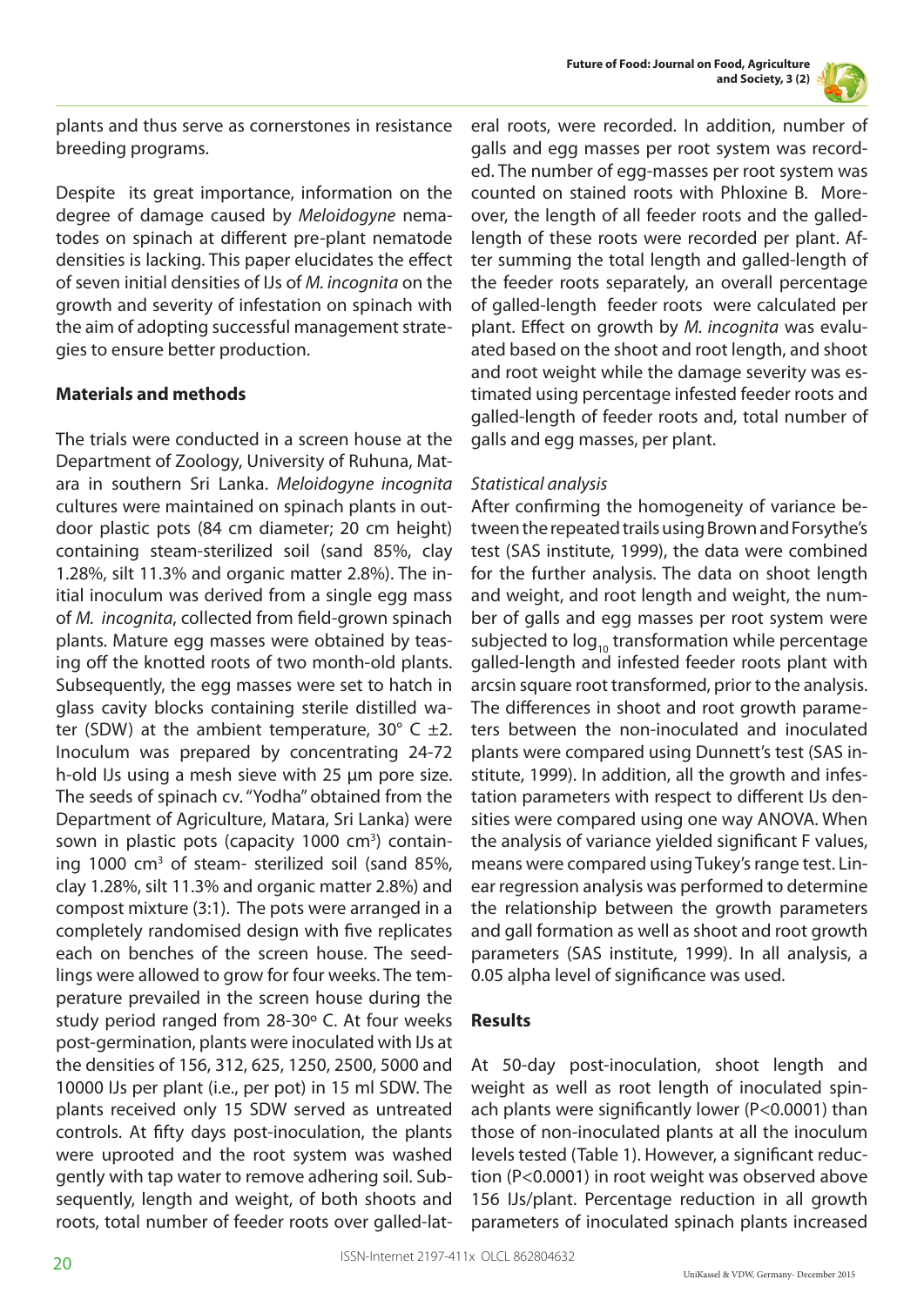



**Figure 1a**: Appearance of shoot of spinach plant at the highest nematode density, 10000 IJs/plant



**Figure 1b:** Appearance of shoot of spinach plant at the zero nematode density

| Inoculum level<br>(IJs/pot) | Shoot length<br>(cm) |          | Shoot weight (g) Root length (cm) Root weight (g) |            |
|-----------------------------|----------------------|----------|---------------------------------------------------|------------|
|                             | 0<br>33.62a          | 52.27a   | 12.70a                                            | 15.79a     |
| 156                         | 31.03 b              | 43.76 b  | 11.53 <sub>b</sub>                                | 14.97 ab   |
| 312                         | 30.84 b              | 42.16 h  | 11.49 h                                           | 14.21 bc   |
| 625                         | 28.14c               | 41.05 bc | 11.05 b                                           | 13.42 cd   |
| 1250                        | 25.74 d              | 38.62 cd | 9.80 $c$                                          | $12.59$ de |
| 2500                        | 24.70 d              | 36.57 d  | 9.23 $c$                                          | 11.95 e    |
| 5000                        | 20.87 e              | 31.38 e  | 7.98 d                                            | 11.71 e    |
| 10000                       | 18.70 f              | 28.12 f  | 7.04 e                                            | 12.47 e    |

**Table 1:** Growth parameters of four-week old spinach plants at 50 days post-inoculation with different pre-plant densities of *Meloidogyne incognita* juveniles

Means followed by the same letter in columns indicate no significant differences (P=0.05, Tukey's Honest significant test, after log transformation: SAS Institute 1999).

progressively with the increasing IJs density level. In comparison to non-inoculated plants, the highest reduction in shoot length and weight was recorded as 43% and 46%, respectively, while root length and weight was reduced by 45% and 25%, respectively. Significant differences among the different Ijs densities were detected with respect to all growth parameters tested (shoot length F=103.09; shoot weight F=8.72; root length F=85.77; root weight F=29.13, df=6,63, P<0.0001). There was no significant decrease in shoot length and root weight at the two lower densities, i.e., 156 and 312 IJs/plant. In addition, shoot weight and root length did not show significant decrease from 156-625 IJs/plant (Table 1). In contrast, at the three higher IJs densities, i.e., 2500, 5000 and 10000 IJs/plant, a significant and progressive reduction in shoot length and weight, as well as root length was observed. Root weight showed a non-significant increase at the highest density, i.e., 10000 IJs/plant, compared to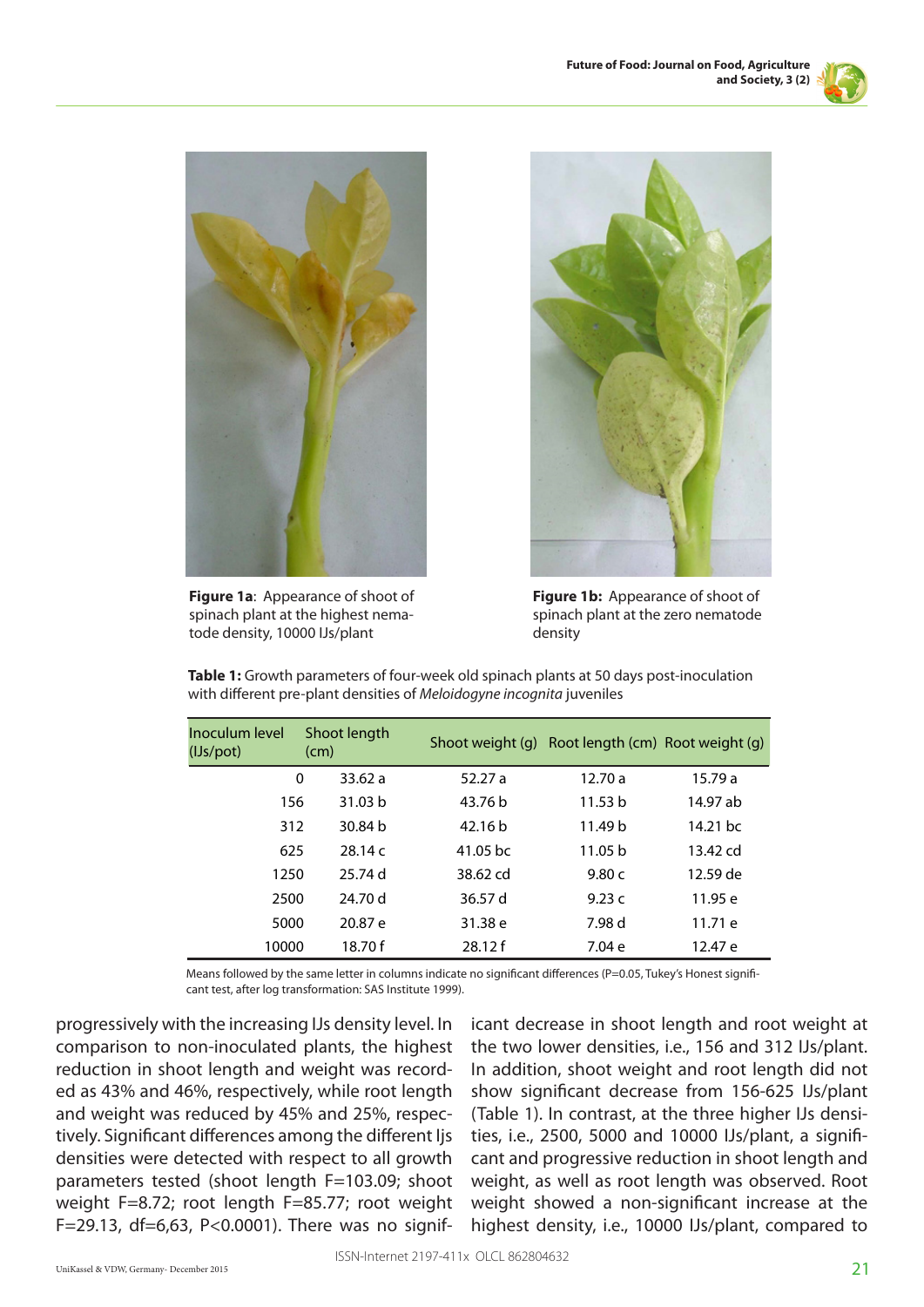

mean number of galls/plant was 432  $(\pm 2.17)$  (Figure 2a and 2b) while the highest galled-length was found as 54% (±1.11)/plant. One Hundred percent of the feeder roots had galls above the IJs density of

2500 and 5000 IJs/plant. At the highest density, all the leaves of spinach plant turned into yellow in colour (Figure 1a and1b).

Total number of galls and percentage galled-length of feeder roots showed a significant and progressive increase (galls: F=757.64, df=6,63, P < 0.0001; galled-length F=168.18, df =  $6,63$ , P < 0.0001) with the increasing IJs density (Table 2). The maximum

**Figure 2a**: Appearance of root system of spinach plant at the highest nematode density, 10000 IJs/plant

1250 IJs/plant. Total number of egg masses on *M. incognita* per plant was significantly and progressively increased (P<0.0001) up to the density level of 5000 IJs/plant, and further increase in IJs density resulted in significant reduction in egg production (Table 2).

**Figure 2b**: Appearance of root system of spinach plant at the zero nematode density

**Table 2:** Root infestation of spinach plants at 50 days post-inoculation with different preplant densities of *Meloidogyne incognita*

| Inoculum level IJs/pot | Total number<br>of galls/root<br>system | Percentage<br>galled-length galled-feeder<br>of feeder roots roots | Percentage         | Total number of<br>egg masses/root<br>system |
|------------------------|-----------------------------------------|--------------------------------------------------------------------|--------------------|----------------------------------------------|
|                        | 156221.20 a                             | 13.71a                                                             | 89.18a             | 77.00 a                                      |
|                        | 312249.10 b                             | 18.90 <sub>b</sub>                                                 | 94.30a             | 88.60 b                                      |
|                        | 625344.90 c                             | 28.01c                                                             | 99.58 <sub>b</sub> | 115.70 c                                     |
|                        | 1250361.70 d                            | 34.68 d                                                            | 100.00 b           | 133.40 d                                     |
| 2500394.10 e           |                                         | 41.68 e                                                            | 100.00 b           | 161.10 e                                     |
| 5000414.60 f           |                                         | 47.24 f                                                            | 100.00 b           | 181.90 g                                     |
|                        | 10000432.30 q                           | 53.98 g                                                            | 100.00 b           | 171.70 f                                     |

Means followed by the same letter in columns indicate no significant differences (P=0.05, Tukey's Honest significant test, after log transformation: SAS Institute 1999).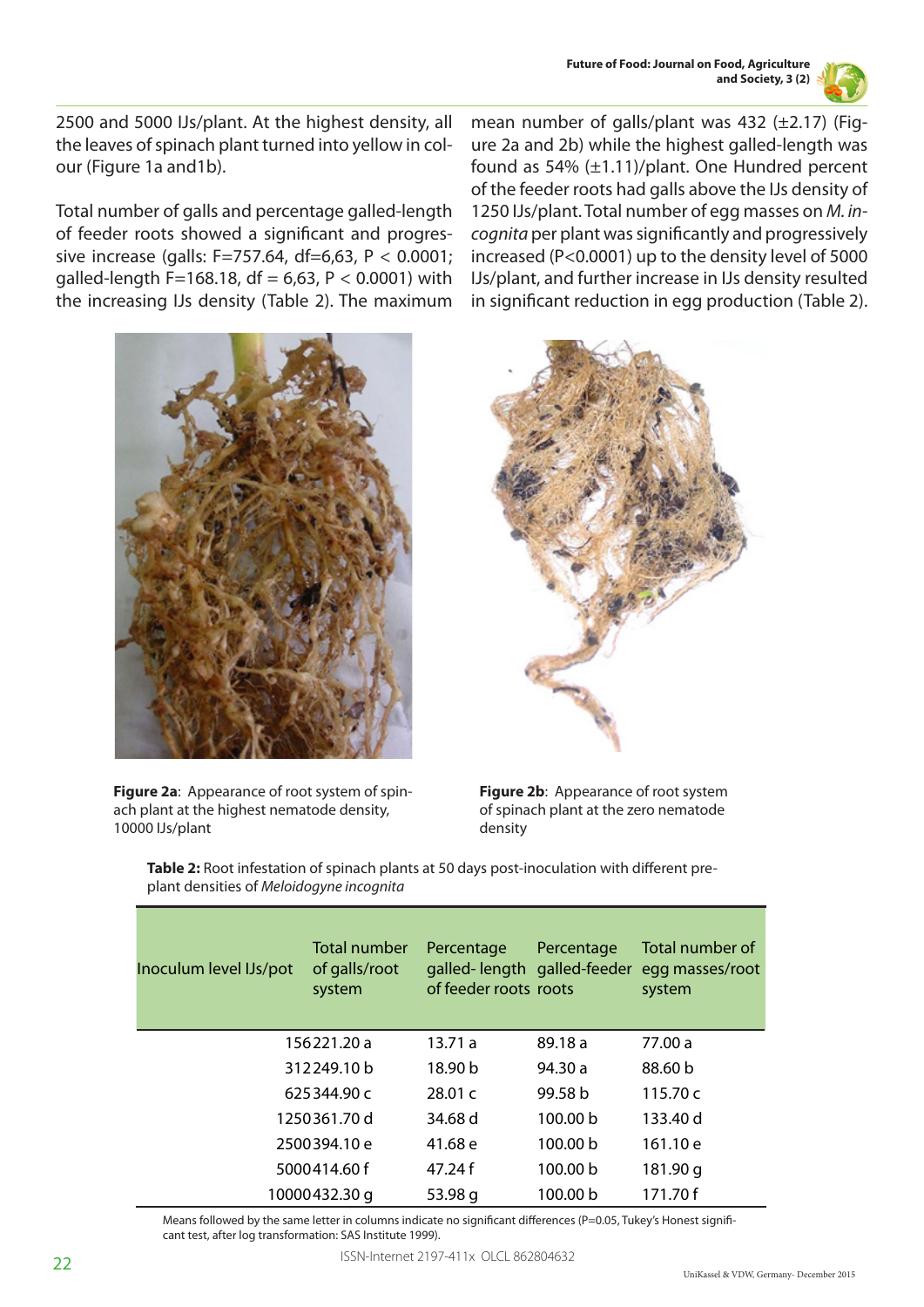



 Regression analysis showed an inverse linear relationship between gall count and shoot length (F=161.98, R<sup>2</sup>=0.70, P<0.0001), shoot weight (F  $= 107.60$ , R<sup>2</sup> = 0.61, P<0.0001) and root length (F  $= 125.31$ , R<sup>2</sup> = 0.65, P<0.0001). Similar trend was found with the percentage galled-length (shoot length F=247.11,  $R^2 = 0.78$ , P<0.0001; shoot weight F=174.76, R<sup>2</sup>=0.72, P<0.0001; root length F=190.95,  $R^2 = 0.73$ , P<0.0001). In addition, shoot growth showed a strong linear relationship (shoot length F=552.89,  $R^2 = 0.89$ , P<0.0001; shoot weight F= 263.48,  $R^2 = 0.79$ , P < 0.0001) with the root length.

## **Discussion**

The damage caused by root-knot nematodes, *Meloidogyne* species, on various crops depends on species or physiological race and in particular, the magnitude of nematode population densities in soil at the time of planting (Sasanelli, 1994). In order to guarantee a better crop production, plant growers essentially need information on the pre-planting (initial) nematode population densities in soil prior to establishing their crops. Additionally, the response of crops for varying initial IJs densities of *Meloidogyne* nematodes is of crucial importance to apply control measures in advance to minimize the yield losses. The findings of this study showed that the variation in growth and root infestation of spinach plants in response to series of initial population densities of *M. incognita*. The response of growth to different nematode inocula was determined based on four parameters, i.e., shoot and root length and, shoot and root weight. More often root infestation caused by *Meloidogyne* nematodes is assessed in terms of gall index which is a measure of number of galls per root system. However, such a parameter does not provide accurate estimate mainly because of the size of galls varies with the existing nematode densities in the root tissue the plant species that they infested (Eisenback and Triantaphyllou, 1991). Previous investigations reported that the galls produced by *M. incognita* on spinach roots varied in size (Vito et al., 2004). Moreover, Azam et al. (2011) reported that the size of the galls formed by *M. incognita* at lower densities (500 IJs/plant) was smaller than those produced at higher densities, i.e., 1000 and 3000 IJs/plant, on tomato. As such, in the present study, in addition to the gall count, proportion of galled-length of feeder roots and

infested feeder roots per plant were determined with respect to each of the seven IJs densities. The findings of this study clearly indicated that *M. incognita* was highly pathogenic to spinach resulting suppression of shoot and root growth even at the lowest IJs density i.e., 156 IJs/plant, i.e., 0.156 IJs/cm<sup>3</sup> soil (Table 1). However, the pathogenic effect was more pronounced (44 %-46 % growth reduction) at the highest IJs density for all the growth parameters, except the root weight. Declined shoot growth greatly affect the marketable value of spinach as it is a leafy vegetable. The reduction in root weight was lower compared to other three growth parameters. The slight elevation of the root weight at the highest IJs density might be caused by the severe root galling making the roots bulky (Barker & Olthof, 1976; Charegani et al., 2012). However, it is clear, that the length of the root is curtailed by 9-46 % implying the retardation of root growth by *M. incognita*. Similar to our findings, previous investigations revealed that *M. incognita* and *M. hapla* significantly reduced the growth of spinach plants (Potter & Olthof, 1974; Pankaj et al., 2001; Vito et al., 2004). Vito et al. (2004) indicated that the tolerant limit of fresh top weight in spinach (cv. Symphony) for *M. incognita* was 0·25 IJs/cm<sup>3</sup> which was bit higher (in this study 0.156 IJs/ cm<sup>3</sup>) compared to the present study. In addition, the same authors reported that an initial IJs density higher than 32  $Us/cm<sup>3</sup>$  soil, was lethal to spinach (cv. Symphony). However, such a high IJs density was not included in our trials. The variations in growth could most probably be caused by species/ cultivar differences of a particular crop, virulence of species/strains as well as climatic conditions. The three parameters used to evaluate the root infestation clearly showed the severity infestation over different IJs densities of *M. incognita*. In agreement of the findings reported by previous researchers, gall count was found to be increased significantly with the increasing inoculum level (Kankam & Adomako, 2014; Zahid et al., 2001; Mekete et al., 2003). The galled-length of the feeder roots also showed the similar trend (Table 2). At the highest inouclum level, gall number per root system was two-fold from the lowest whereas overall galled-length of feeder roots was four-fold compared to the lowest level implying gall number should not be a sole parameter to estimate the root infestation. Infestation of all the feeder roots of the root system beyond the density level of 1250 IJs/plant confirms the severity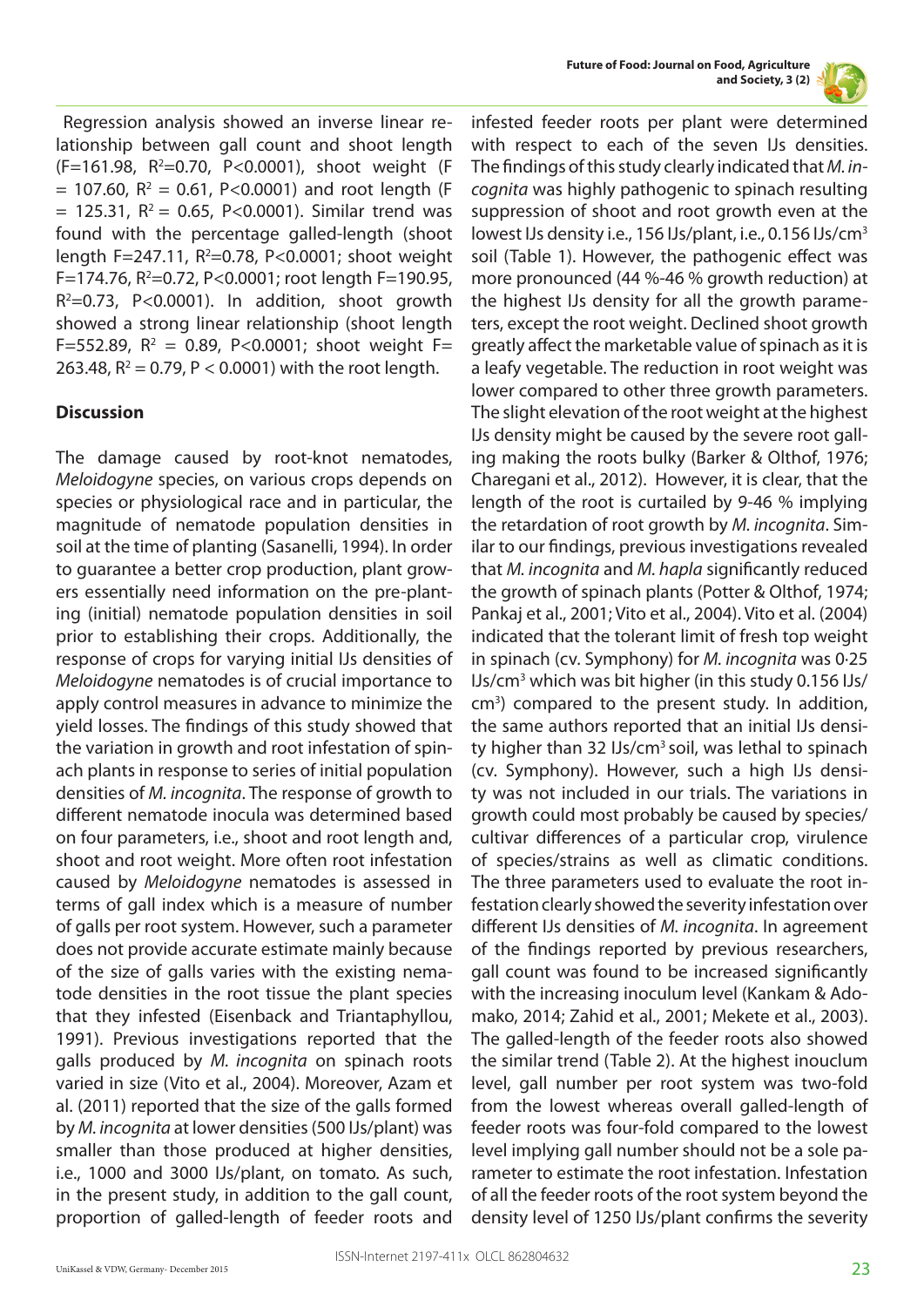

of infestation and thus it also serves as a good indicator of root damage. Severe root infestation can partly be caused the reduction of the root length which interrupted the functioning of the root system. The decreased shoot length and weight as well as root length with increasing gall number and galled-length of feeder roots indicated that the reduced top growth could most probably be associated with gall formation. Anwar and Din (1986) reported that *Meloidogyne* infestations lead to decrease the uptake of water and nutrients which in turn cause suppression of the top growth. In addition, our findings revealed that shoot and root length was mutually dependent on each other confirming the reduced top growth with the deceasing root growth (Anwar & Van Gundy, 1993). Apart from that, exploitation of nutrients by the female nematodes in galled-roots could also be caused shoot growth impairment. Moreover, Taylor and Sasser (1978) revealed Meloidogyne infestations induce increased protein synthesis in galls and disruption of growth regulators between the roots and stems resulting in reduced growth. The declined egg production at the highest IJs density might be due to the destruction of tissues (Ferris, 1985). Moreover, Olthof and Potter (1977) reported increased root weight at higher density levels discouraged the nematode reproduction. In agreement with the findings of this study, previous researchers reported lower reproduction potential at higher inoculation levels in spinach infested by *M. incognita* (Vito et al., 2004).

## **Conclusions**

*M. incognita* caused damaged on spinach plants even at a density level as low as of 0.156 IJs/cm<sup>3</sup> in soil, which might be induced by the warm climatic conditions prevailed in southern Sri Lanka, cultivar susceptibility or high virulence of the nematodes species or their interactive effects. It is of great importance to take steps for not allowing these nematodes to enter the crop as it can cause adverse effects at a low density level. The response of root weight to different nematode densities showed a substantial deviation, compared to other growth parameters. Thus, root weight was not seemed to be a good parameter for such evaluations. However, the two infestation parameters, i.e., proportion of galled-length of feeder roots and infested feeder roots per plant, showed the actual root damage

which did not express by the gall number. Altogether, the three infestation parameters clearly reflected the severe root damage which caused the top growth impairment. In addition, continuous monitoring of soil is highly recommended for the presence of IJs and it is essential to keep the IJs density below 0.156 IJs/cm<sup>3</sup> soil. Moreover, in order to have estimates of pre-plant IJs densities, it is of great importance to develop accurate sampling techniques. Further trials are needed for the confirmation of these findings under field conditions.

## **Acknowledgement**

The funding provided by International foundation of Science, Sweden, under the grant No. C-4060-1, is greatly appreciated. We would like to thank the anonymous reviewers for their helpful and critical comments.

# **Conflict of Interests**

The authors hereby declare that there is no conflict of interests.

# **References**

Anwar, S. A., & Din, G.M. (1986). Nematodes: Biotic constrains to plant health. *Parasitology* 3, 48-53.

Anwar, S. A., & Van Gundy, S.D. (1993). Effect of *Meloidogyne incognita* on root and shoot growth parameters of susceptible and resistant varieties of tomato. *Afro-Asian Journal of Nematology* 3, 152- 160.

Azam, T., Hisamuddin, S. S., & Robab, M. I. (2011). Effect of different inoculum levels of *Meloidogyne incognita* on growth and yield of *Lycopersicon esculentum*, and internal structure of infected root. *Archives of Phytopathology and Plant Protection* 44, 1829–1839.

Barker, K. R., & Olthof, T. H. A. (1976). Relationships between nematode population densities and crop responses. *Annual Review of Phytophatology* 14, 327-353.

Castillo, P., & Jiménez-Díaz, R. M. (2003). First report of *Meloidogyne incognita* infecting spinach in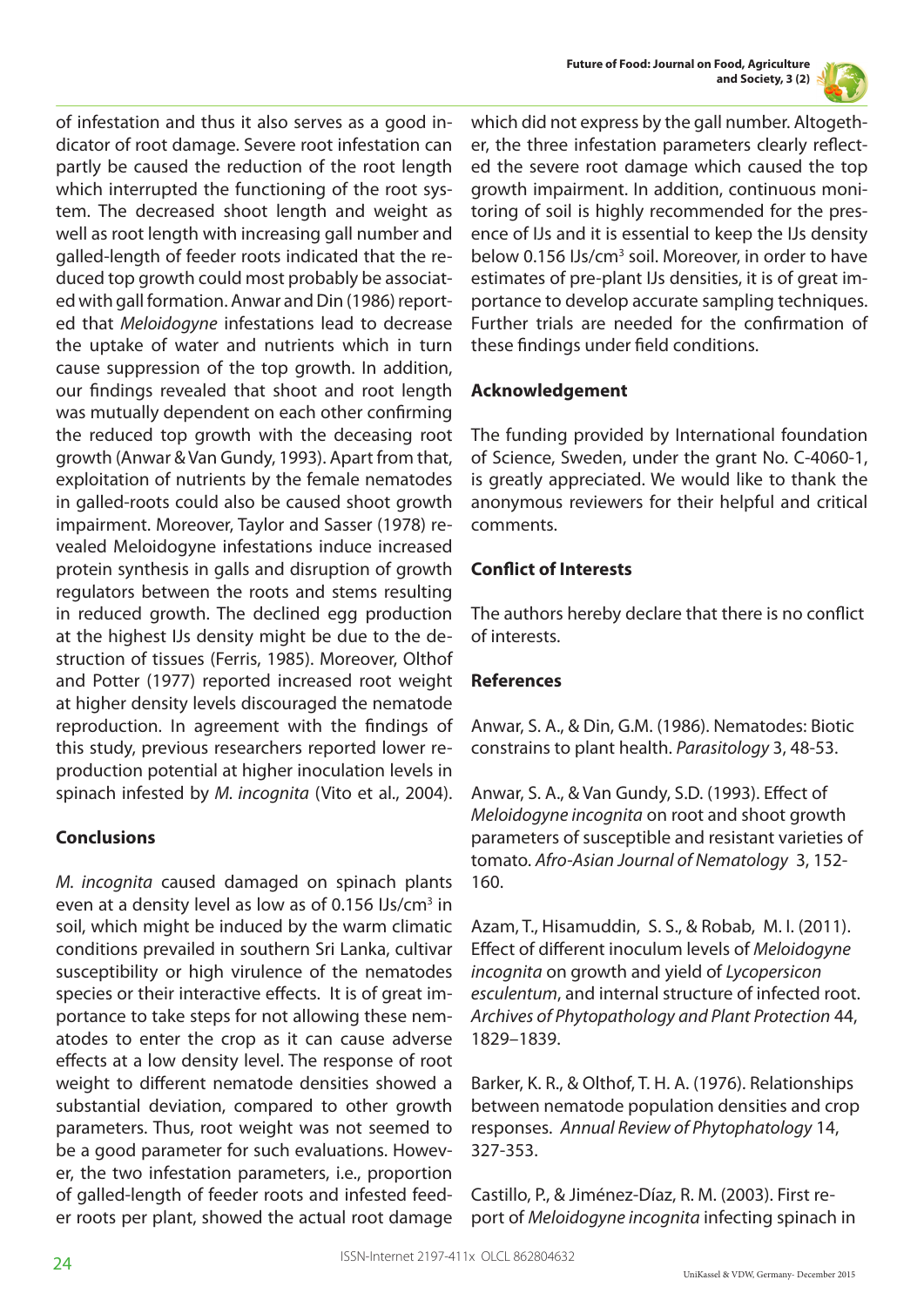

Southern Spain. *Phytopathology* 87, p. 874 (abstract).

Castagnone-Sereno P., Bongiovanni, M., & Dalmasso, A. (1993). Stable virulence against tomato resistance Mi gene in the parthenogenetic root-knot nematode *Meloidogyne incognita*. *Phytopathology*  83, 803–805.

Charegani, H., Majzoob, S., Hamzehzarghan, H., & Karegar-Bide, A. (2012). Effect of various initial population densities of two species of *Meloidogyne* on growth of tomato and cucumber in greenhouse. *Nematologia Meditereria* 40, 129-134.

Eisenback , J. D., & Triantaphyllou, H.H. (1991). "Root-knot nematodes *Meloidogyne* sp. and races". In: Nickle, W.R. (Ed.): *Manual of agricultural nematology*. pp. 191-274. New York: Marcal Dekker.

Ekanayake, H.M.R.K. (2001). Histopathological changes caused by *Meloidogyne graminicola* in rice roots. *Annals of the Sri Lanka Department of Agriculture* 3, 43-46.

Ekanayake, H. M. R. K., & Toida, Y. (1997). Nematode parasites of Agricultural Crops and their distribution in Sri Lanka. *JIRCAS Journal* 4, 23-39.

Ekanayake, H. M. R. K., Vito, M. D., & Vovlus, N. (1988). Histopathological cahnges caused by *Meloidogyne incognita* on tomato and egg plants roots. *Tropical Agriculturist* 144, 89-97.

Ferris, H. (1978). Nematode economic thresholds: derivation, requirements and theoretical consideration. *Journal of Nematology* 10, 341-350.

Ferris, H. (1985). Density-dependent nematode seasonal multiplication rates and over-winter survivorship: A critical point model. *Journal of Nematology* 17, 93-100.

Fortnum, B.A., Kasperbauer, M.J., Hunt, P.G., & Bridges, W.C. (1991). Biomass partitioning in tomato plants infected with *Meloidogyne incognita*. *Journal of Nematology* 23, 291-297.

Greco, N., & Di Vito, M. (2009). "Population dynamics and damage levels". In R. N.Perry, M. Moens and J. L. Starr (Eds.). *Root-knot Nematodes* pp. 246 -274. Wallingford, UK: CAB International.

Griffin G.D. (1981). The relationship of plant age, soil temperature, and population density of Heterodera schachtii on the growth of sugarbeet. *Journal of Nematology* 13, 184-190.

Hussey, R. S., & Grundler, F. M. W. (1998). "Nematode parasitism of plants". In:. Perry, R. N., & Wright, D. J. (Eds.), *The Physiology and Biochemistry of free-living and plant-parasitic nematode spp*. 213-243. Wallingford, UK: CAB International.

Kankam, F. , & Adomako, J. (2014). Influence of inoculum Levels of Root Knot Nematodes (*Meloidogyne* spp.) on Tomato (*Solanum lycopersicum L.*). *Asian Journal of Agriculture and Food Science* 2, 171-178.

Khan, T. A., Ashraf, M. S., & Hasan, S. (2006). Pathogenicity and life cycle of *Meloidogyne javanica* on balsam (*Impatiens balsamina*). *Archives of Phytopathology and Plant Protection* 39, 45-48.

Kinloch, R.A. (1982). The relationship between soil populations of *Meloidogyne incognita* and yield reduction of soybean in the coastal plain. *Journal of Nematology* 14, 162-167.

Korayem, A. M. (2006). Relationship between *Meloidogyne incognita* density and damage to sugar beet in sandy clay soil. *Egypt Journal of Phytophathology* 34, 61-68.

Madamba, C. P., Sasser, J. N., & Nelson, L. A. (1965). Some characteristics of the effects of *Meloidogyne* spp. on unsuitable host crops. *North Carolina Agricultural Experimental Station Technical Bulletin 169*, 1-34.

Mekete, T., Mandefro, W., Greco, N. (2003). Relationship Between initial population densities of *Meloidogyne javanica* and Damage to Pepper and Tomato in Ethiopia. *Nematologia Mediterranea* 31, 169-171.

Olthof, T. H. A., & Potter, J. W. (1972). Relationship between population densities of *Meloidogyne hapla* and crop losses in summer maturing vegetables in Ontario. *Phytopathology* 62, 981-986.